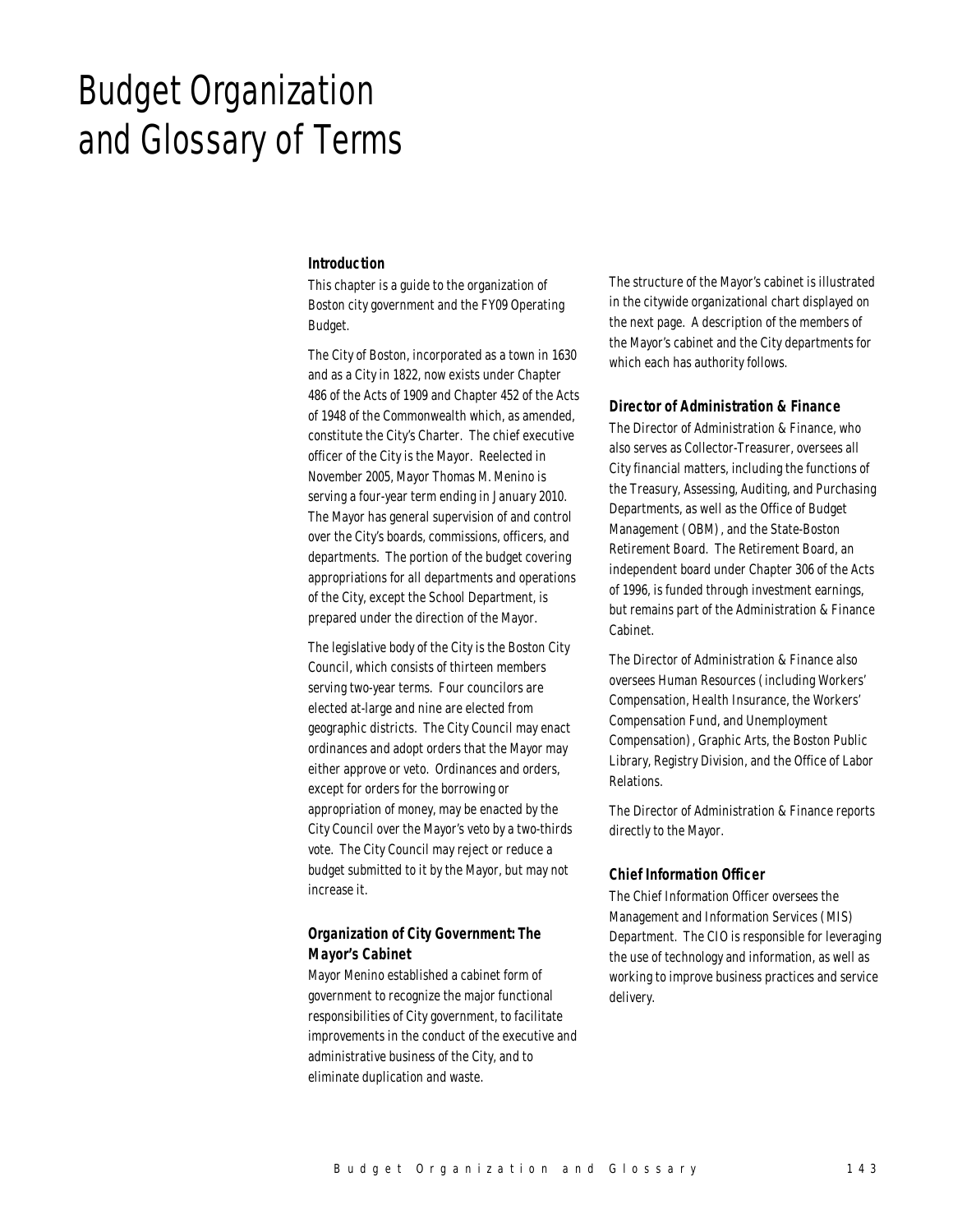# ORGANIZATION OF CITY GOVERNMENT

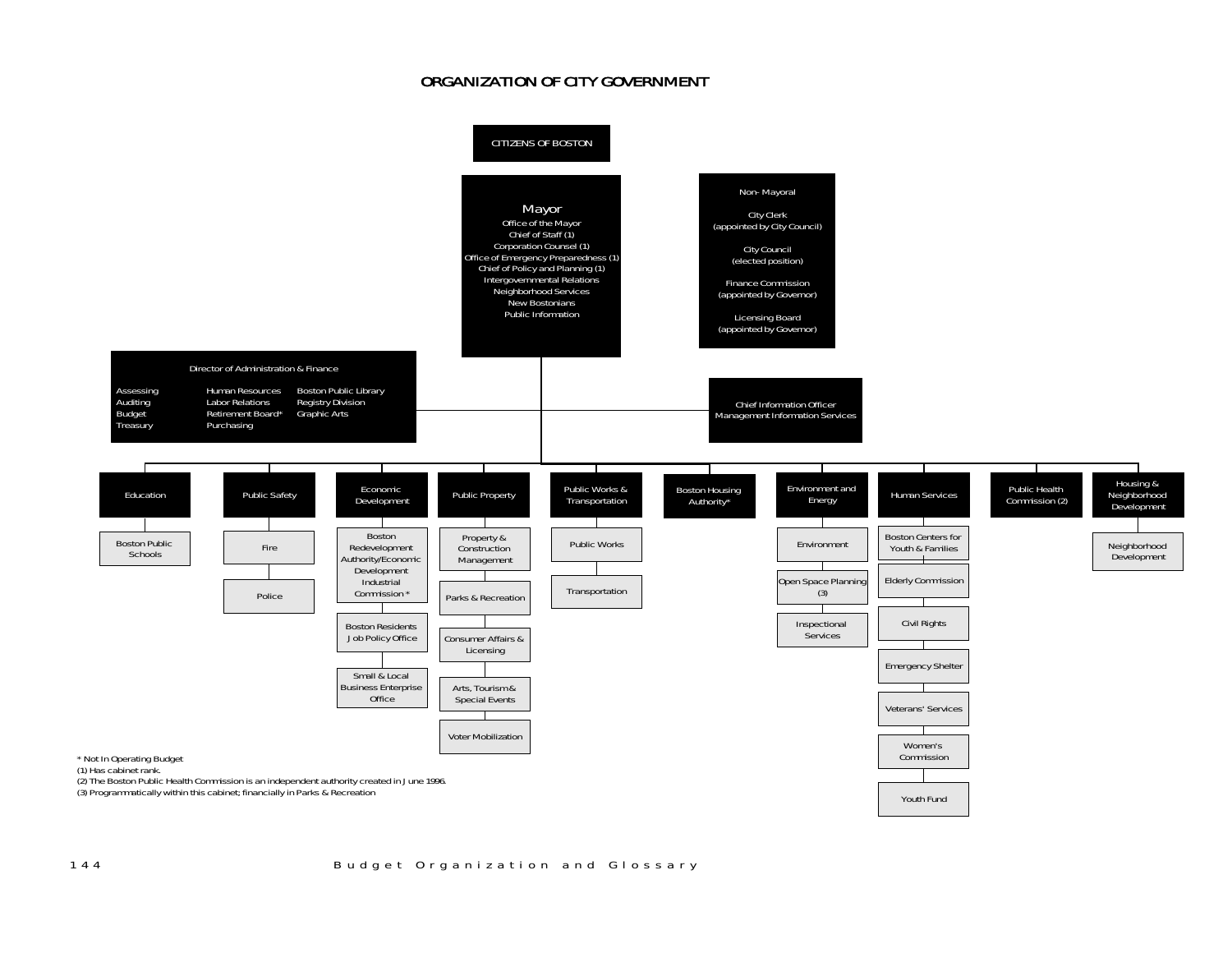# *Superintendent of the Boston Public Schools*

The Education Cabinet is responsible for managing the Boston Public Schools. The Superintendent is appointed by the Boston School Committee and serves as the chief executive officer of the Boston Public Schools. The Superintendent is responsible for the development of a plan for schools and other City and non-City agencies to develop cooperative programs to guarantee that Boston's children succeed in meeting high standards of performance in school.

## *Commissioners of Public Safety*

The City's Police and Fire Departments provide and promote public safety and protection services, firefighting, and fire prevention services. The Police Commissioner and Fire Commissioner both serve on the Mayor's cabinet.

# *Administrator of the Boston Housing Authority*

The Administrator of the Boston Housing Authority (BHA) serves on the Mayor's cabinet as the Chief of Public Housing. The BHA is an independent authority overseeing public housing developments and senior housing locations throughout the City.

## *Chief of Public Health*

The executive director of the Boston Public Health Commission (BPHC) oversees the delivery of services that impact public health. The BPHC serves as the board of health of the City. BPHC collaborates with area hospitals, community health centers, and community-based organizations to ensure the availability and accessibility of community-based health care, disease and injury prevention, health promotion, and health education services. The BPHC provides emergency medical services for the City.

## *Chief of Public Works & Transportation*

This cabinet includes the Public Works Department, the Transportation Department, Central Fleet Maintenance, and Snow Removal.

#### *Chief Economic Development Officer*

The Chief Economic Development Officer is accountable for the planning and development functions of the City. The Director of the Boston Redevelopment Authority (BRA) serves as the cabinet chief. The Economic Development Cabinet is composed of the Boston Redevelopment Authority/Economic Development and Industrial Corporation (BRA/EDIC), the Small & Local Business Enterprise Office, and the Boston Residents Jobs Policy Office.

## *Chief of Public Property*

The Public Property Cabinet provides administrative functions and maintenance of physical assets and is comprised of the Parks and Recreation Department, Property & Construction Management, Consumer Affairs & Licensing, the Office of Arts, Tourism & Special Events, and the Department of Voter Mobilization (formerly known as the Election Department). The cabinet is a key participant in supporting cross-departmental and citywide inter-agency coordinated efforts, including major event production, seasonal cleanups, and neighborhood enhancement initiatives.

## *Chief of Environment and Energy*

The Environment and Energy Cabinet is made up of the Environment Department and the Inspectional Services Department. Other programs in the cabinet include the recycling program of the Public Works Department as well as the Open Space Planning and Olmsted Park Revitalization programs of the Parks and Recreation Department. The Chief of Environment and Energy oversees the City's relationships with the federal Environmental Protection Agency, the state Executive Office of Environmental Affairs, the Metropolitan Area Planning Commission, the Massachusetts Bay Transportation Authority (MBTA), and the Boston Water and Sewer Commission.

## *Chief of Human Services*

The Human Services Cabinet includes Boston Centers for Youth & Families, the Elderly Commission, the Emergency Shelter Commission, the Women's Commission, Veteran's Services, the Youth Fund, and the Office of Civil Rights.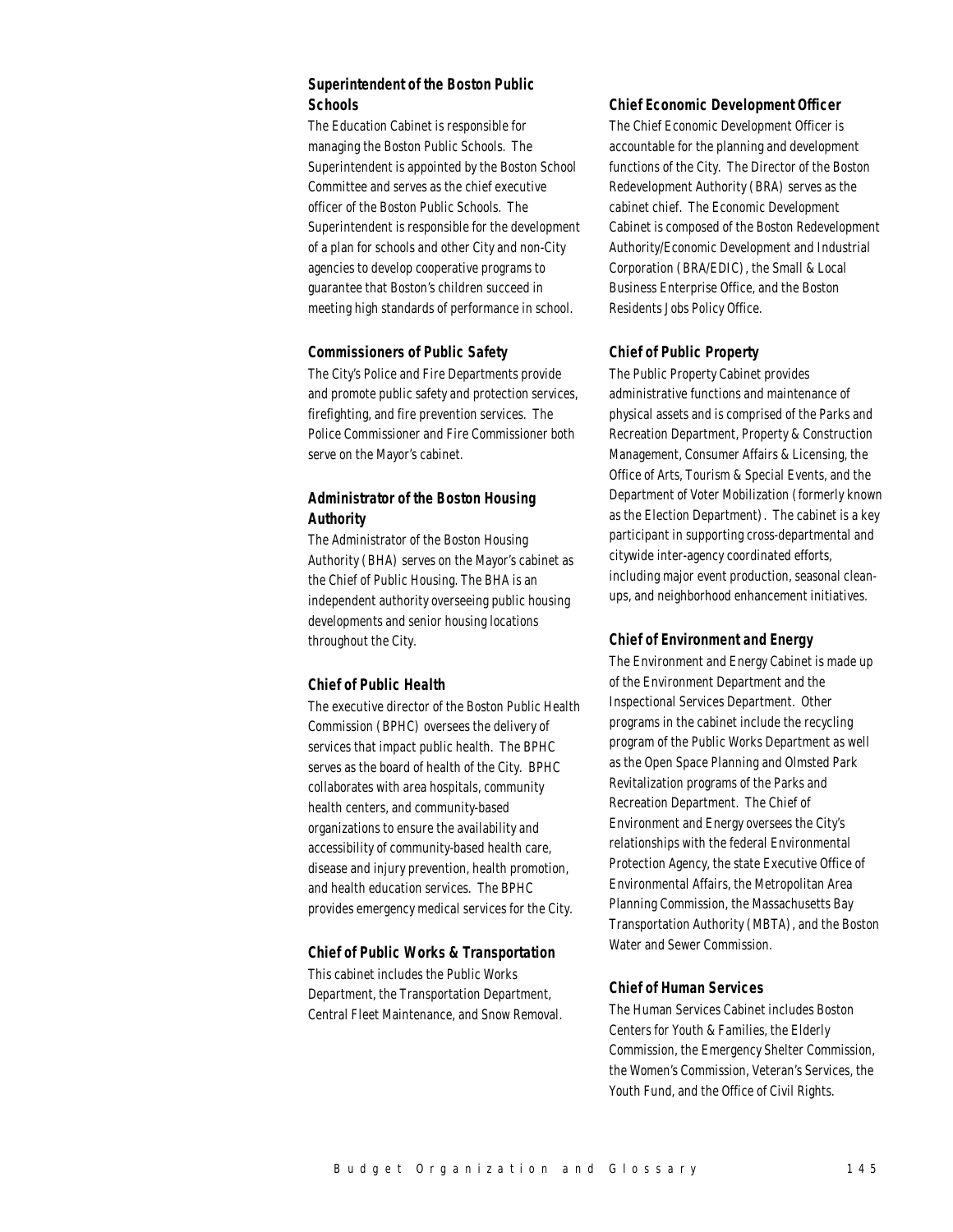# *Chief of Housing and Neighborhood Development*

The Chief of the Housing and Neighborhood Development Cabinet oversees the Department of Neighborhood Development (DND). Through its diverse programs, the department invests public resources strategically to strengthen the City's neighborhoods. Programs aim to develop and preserve local businesses and improve housing stock and housing investment. In addition, the department assists people seeking housing and assists tenants with problem resolution and mediation with landlords.

## *Corporation Counsel*

The Corporation Counsel supervises all City attorneys and legal affairs and represents the City of Boston in litigation. The Law Department provides an array of legal services, including formal and informal opinions and advice to the Mayor, the City Council, the Boston School Committee, and other officials in matters relating to their official duties. The department also represents the same parties in litigation, reviews all City contracts, pursues claims on behalf of the City through affirmative litigation, and initiates foreclosure proceedings on tax delinquent property.

# *Mayor's Chief of Staff*

The Mayor's Chief of Staff is the chair of the Mayor's cabinet. The Chief of Staff oversees the day-to-day operations of the Mayor's Office and responds to requests and critical issues efficiently and effectively. The Mayor's Office includes the Office of the Mayor, the Offices of Emergency Preparedness, Neighborhood Services, Public Information, Intergovernmental Relations, and New Bostonians.

# *An All-Funds Budget*

The City of Boston presents a fully integrated budget - including capital, operating, and external funds - to show the total funding available to departments to fulfill their missions.

The operating budget funds personnel and nonpersonnel expenses so City departments can

provide goods and services to the public. The capital budget funds new construction or

renovations to existing city-owned facilities (e.g., police and fire stations, and schools), infrastructure improvements (e.g., roads, sidewalks, and lights), and major equipment purchases such as fire-fighting apparatus. The external funds budget describes the projects and programs that departments will be undertaking in the next fiscal year with funding received from the state, federal, or other non-general fund sources.

# *Organization of the Budget*

The City of Boston's program budget provides a wealth of information related to City services and their associated costs. The operating and capital budgets present the recommended resource allocations in terms of personnel, facilities, goods, and services. The budget document also describes the services provided by each City department and the performance targets that will be achieved in FY09.

# *The Operating and Capital Budget Document: Organization of the Volumes*

Volume I provides information on the FY09 budget and the context in which it is prepared. Sections include:

- Mayoral Transmittal Letters
- Executive Summary
- Summary Budget
- City Council Orders
- Revenue Estimates and Analysis
- Innovations in Education
- Budget and Performance Goals
- Financial Management
- Capital Planning
- Statutes and Ordinances
- Boston's People and Economy
- Budget Organization and Glossary

In Volumes 2 and 3, cabinet and departmental budgets are presented by cabinet. The cabinet presentation includes cabinet mission and initiatives, followed by a table displaying total operating, external and capital budgets. The budget presents FY06 actual results through the FY09 budgets.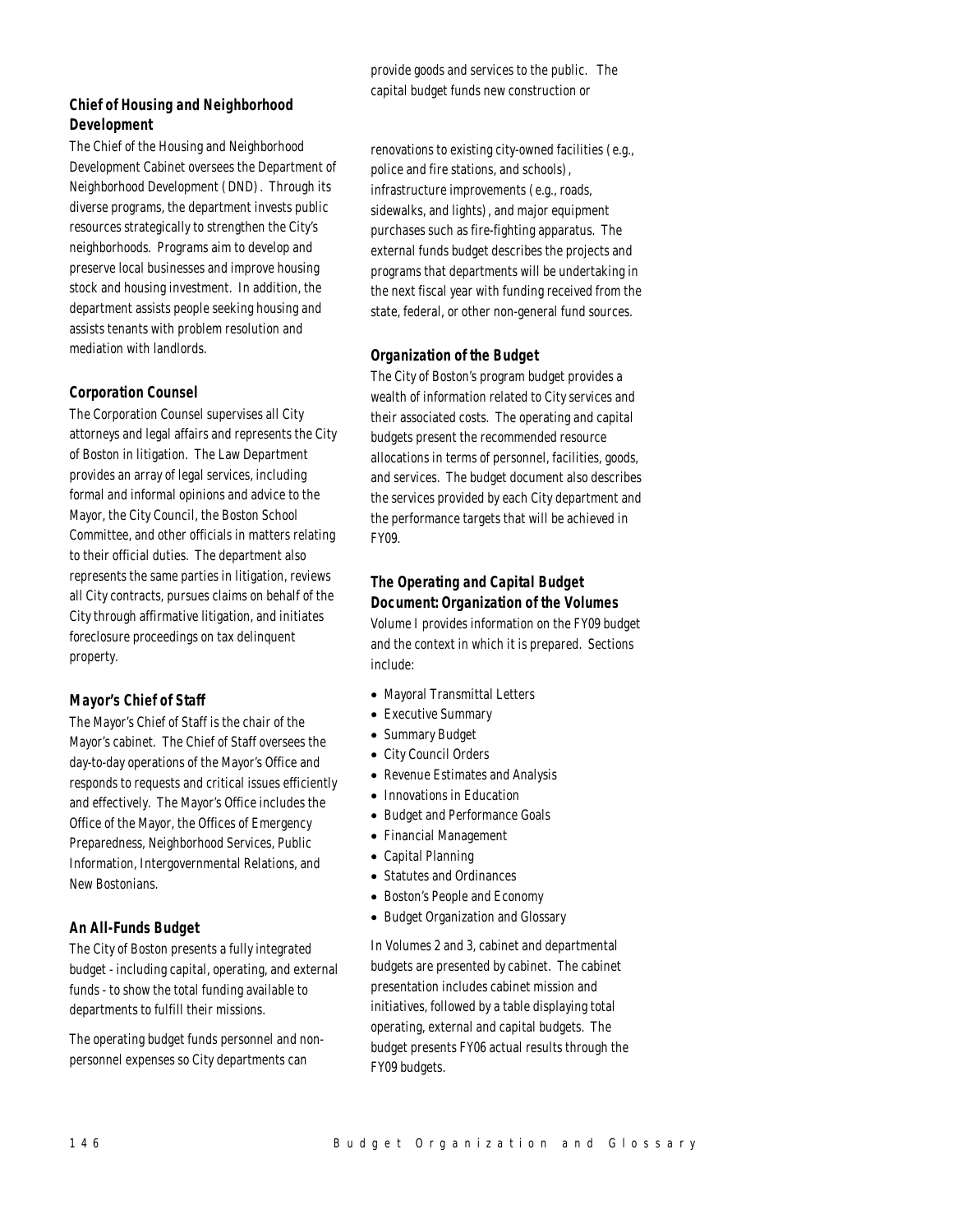#### *Departmental Operating Budgets*

Activities and services of the City are grouped into programs for budgeting and management purposes. The operating budget for each department is presented by program.

A "program" is defined as an organized group of activities directed toward attaining one or more related objectives, and the resources to execute them.

A program can consist of direct services to the public and neighborhoods of the City (e.g. police patrol or tree maintenance), or traditional city staff functions (e.g. administrative services or engineering and design).

Some city activities may not be defined as separate programs even though they may be self-contained operations. For example, a fire station is not a separate program, although for accounting purposes it is a cost center within the Fire Department's Fire Suppression program.

Program budgets serve as the basic building blocks of the budget. There are three additional organizational levels above the program level in the budget. The three levels are:

- The Division Level for units within some departments.
- The Department Level, which includes departments, commissions, and other offices.
- The Cabinet Level, which includes functionallyrelated departments.

## *Description of Organization and Definition of Categories*

This section outlines the information reported within each department and program in the budget.

## *Department or Division Level*

Department Mission: The mission statement is a fundamental statement of purpose.

Performance Strategies: These strategies reflect stated goals for which the department or division is held accountable.

Description of Service: The description of services provides a general overview of the department and its responsibilities, and lists examples of major services provided.

Authorizing Statutes: This section lists statutes and ordinances that create departments as well as endow them with legal powers.

Operating Budget: The operating budget presentation includes a table displaying total operating and external budgets by program beginning with FY06 actual expenses through the FY09 budget.

#### *Program Level*

Program Description: This section presents a general overview of the program, including its responsibilities and major services provided.

Program Strategies: Each program identifies its strategies to further the department's mission.

Performance Measures: Performance measures demonstrate a program's progress in implementing their strategies. Performance measures may gauge workload, effectiveness, efficiency or productivity. Some performance measures also show the changing context in which programs are working.

## *Financial Data*

The financial data tables identify the major groups and expenditure account codes (for example, Personnel Services/Overtime, Supplies and Materials/Office Supplies), historical expenditures in each, and the proposed appropriations in each group and account in FY09.

Two financial data sheets are provided for the FY09 operating budget: Department History and Department Personnel.

#### *Department History*

Expenditure account codes are listed within six expenditure groups. Dollar amounts are shown for:

- FY06 actual expenditures,
- FY07 actual expenditures,
- FY08 appropriations,
- FY09 recommended budgets, and
- The difference between the FY08 appropriation and the FY09 recommended appropriation.

## *Department Personnel Data*

Personnel data shows funding for permanent positions, including existing and proposed positions. All permanent positions are listed by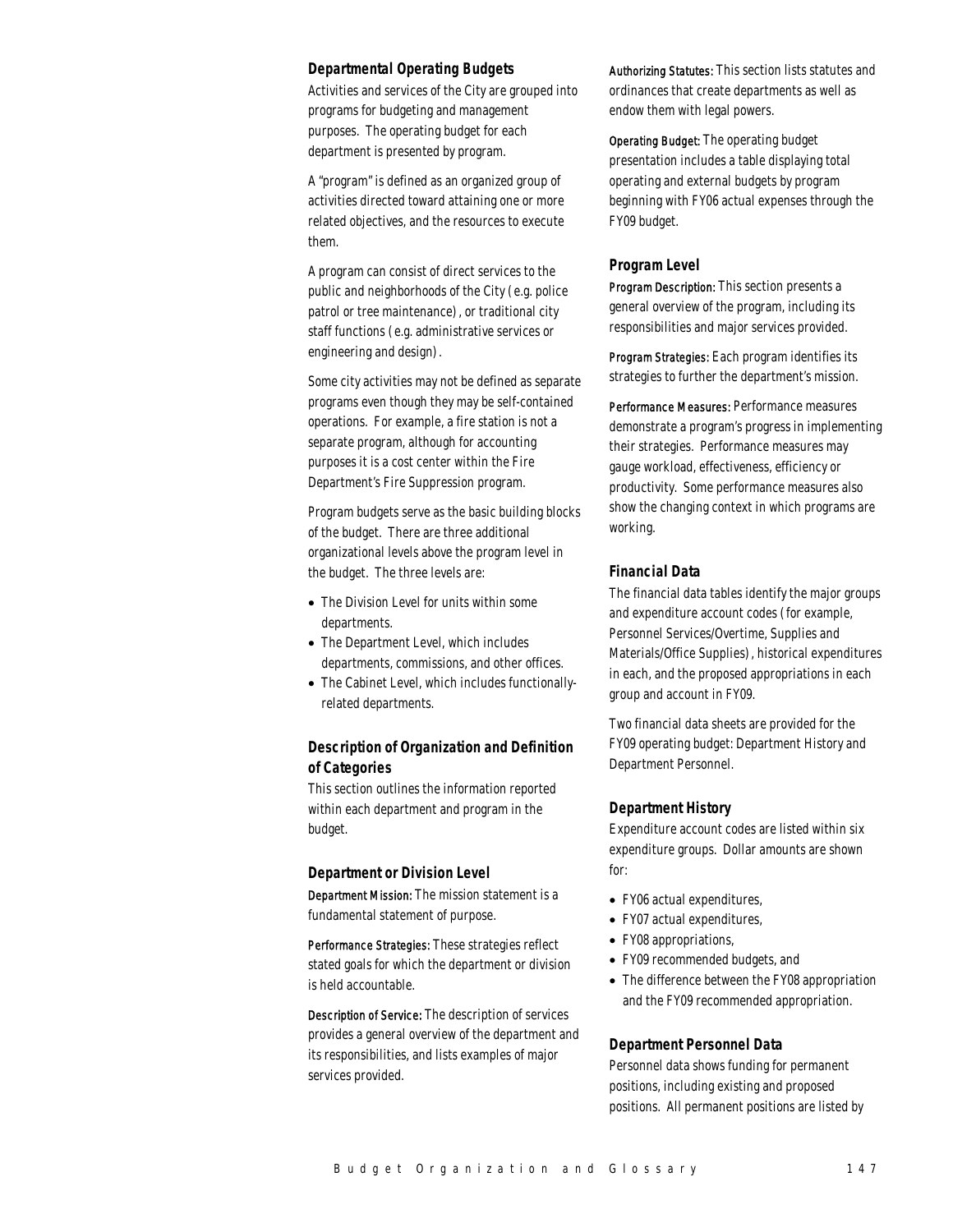union and salary grade within the department or division. The total salary request is listed for these positions.

For each position shown, the following information is provided:

Title: The civil service/personnel system job title for the position.

Union Code and Grade: The union code (including exempt and CDH for department head) and code for the salary grade of the position.

Position and Salary Requirement: These columns show the number of permanent positions for which funding is available and the total funding provided for that title for the upcoming fiscal year.

Total Funding: The total funding for permanent employees, shown at the bottom right of the personnel sheet, reflects the amount of funding required to support personnel prior to adjustments. This figure may be adjusted by differential payments, other payments, chargebacks, and salary savings.

Differential Payments: Employees who are serving temporary job titles or who are entitled to additional payments based on the shifts they work receive differential payments (e.g., night shifts). This figure is added to the permanent employee line.

Other: The permanent employee line contains other payments such as sick leave and vacation buybacks.

Chargebacks: Some personnel costs are charged to another fund or appropriation. These costs or reimbursements are included in the permanent employees line.

Salary Savings: This figure reflects savings due to vacancies. The amount is estimated based on experience in prior fiscal years and subtracted from the total salary requirements.

## *External Funds*

The financial data identify the major groups and expenditure account codes for external funds expenditures. Historical expenditures and the proposed appropriations in these accounts in FY09 personnel data show permanent positions, including existing and proposed positions, funded with external funds. All permanent positions are

listed by union and grade within the department or division. The total salary request is listed for these positions by job title. The External Funds Projects page lists a description of each project's mission.

## *Capital Budget*

The capital budget section provides an overview of projects and major initiatives for departments charged with managing facilities and major equipment assets. Dollar amounts are shown for:

- FY06 actual capital expenditures,
- FY07 actual capital expenditures,
- FY08 estimated capital expenditures,
- FY09 projected capital expenditures

Following this overview are capital project profiles, including descriptions of each project mission, the department managing the project, and the status and location of each project. A table summarizes the total capital funds authorized for projected expenditures in FY09 and for future years, as well as whether the source is City authorization or other funding such as federal and state infrastructure grants or trust funds. A listing of actual and planned capital expenditures in comparison to authorized dollars is also provided.

## *Glossary of Terms*

Account: A classification of appropriation by type of expenditure.

Account Number: The number by which the Auditor categorizes an appropriation. For budget purposes, this is also known as appropriation code.

Accrual Basis: The basis of accounting under which transactions are recognized when they occur, regardless of the timing of related cash flows.

Allotment: The amount that can be expended quarterly for personnel as submitted to the City Auditor at the beginning of each fiscal year.

Appropriation: The legal authorization to expend funds during a specific period, usually one fiscal year. In the City of Boston, the City Council is the appropriating authority.

Authorization: The legal consent to expend funds.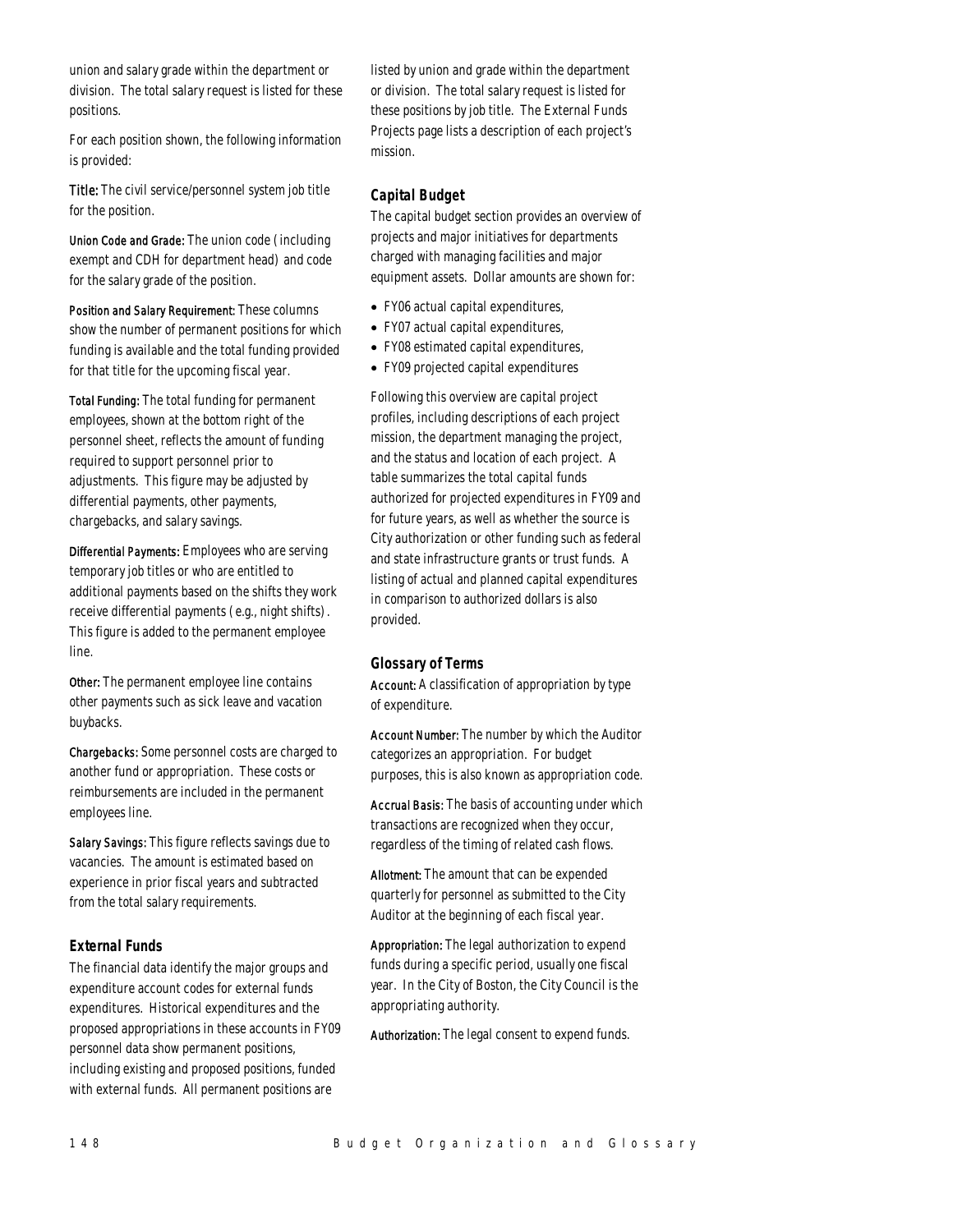Level-Service Budget: A budget that describes the funding required for maintaining current levels of service or activity.

Bond: An interest-bearing promise to pay, with a specific maturity.

Bonds Authorized and Unissued: The portion of approved bond authorizations or loan orders that have not yet been borrowed for or issued as bonds.

Budget: A formal estimate of expenditures and revenues for a defined period, usually for one year.

Budget Amendment: A change from originally budgeted quotas requested by departments to the Human Resources Department and the Office of Budget Management who authorize these changes.

Capital Budget: A plan for capital expenditures for projects to be included during the first year of the capital program.

Capital Plan: A multi-year plan of proposed outlays for acquiring long-term assets and the means for financing those acquisitions, usually by long-term debt.

Capital Improvement: An expenditure that adds to the useful life of the City's fixed assets.

Capital Improvement Program: A multi-year plan for capital expenditures to be incurred each year over a fixed period of years to meet capital needs.

Cash basis: A basis of accounting under which transactions are recognized only when cash changes hands.

Chapter 90 Funds: A state-funded program for payments to cities and towns for 100% of the costs of construction, reconstruction, and improvements to public ways.

Chargeback: A method of billing departments for costs incurred by them for which they are not billed directly (e.g., telephone, postage, and printing). This method can also be used for departmental expenditures that are paid for with external or capital funds.

Cherry Sheet: Originally printed on a cherry-colored form, this document reflects all Commonwealth charges, distributions and reimbursements to a city or town as certified by the state Director of the Bureau of Accounts.

Collective Bargaining: The process of negotiations between the City administration and bargaining

units (unions) regarding the salary and fringe benefits of city employees.

Commission: An appointed policy-setting body.

Community Development Block Grant (CDBG): A federal entitlement program that provides community development funds based on a formula.

Credit Balance: Account or departmental deficit. See departmental deficit.

Credit Rating: A formal evaluation of credit history and capability of repaying obligations. The bond ratings assigned by Moodys Investors Service, Standard & Poor's and Fitch Ratings.

Credit Transfer: The transfer of appropriations from one expenditure account code to another within a department.

Debit Transfer: The transfer of actual expenditures from one expenditure account code to another within or between departments.

Debt Limit: The maximum amount of debt that a governmental unit may incur under constitutional, statutory, or charter requirements. The limitation is usually a percentage of assessed valuation and may be fixed upon either gross or net debt.

Debt Outstanding: The general obligation bonds that have been sold to cover the costs of the City's capital outlay expenditures from bond funds.

Debt Service: The annual amount of money necessary to pay the interest and principal on outstanding debt.

Department: A major service-providing entity of city government.

Departmental Deficit: A condition that exists when departmental expenditures exceed departmental appropriations.

Departmental Income: Income generated by a specific city department, usually as a result of user revenues applied for services rendered. Parking meter charges, building permit fees, and traffic fines are examples of departmental income.

**Division:** A budgeted sub-unit of a department.

DNR: Did not report.

Encumbrance: Funds set aside from an appropriation to pay a known future liability.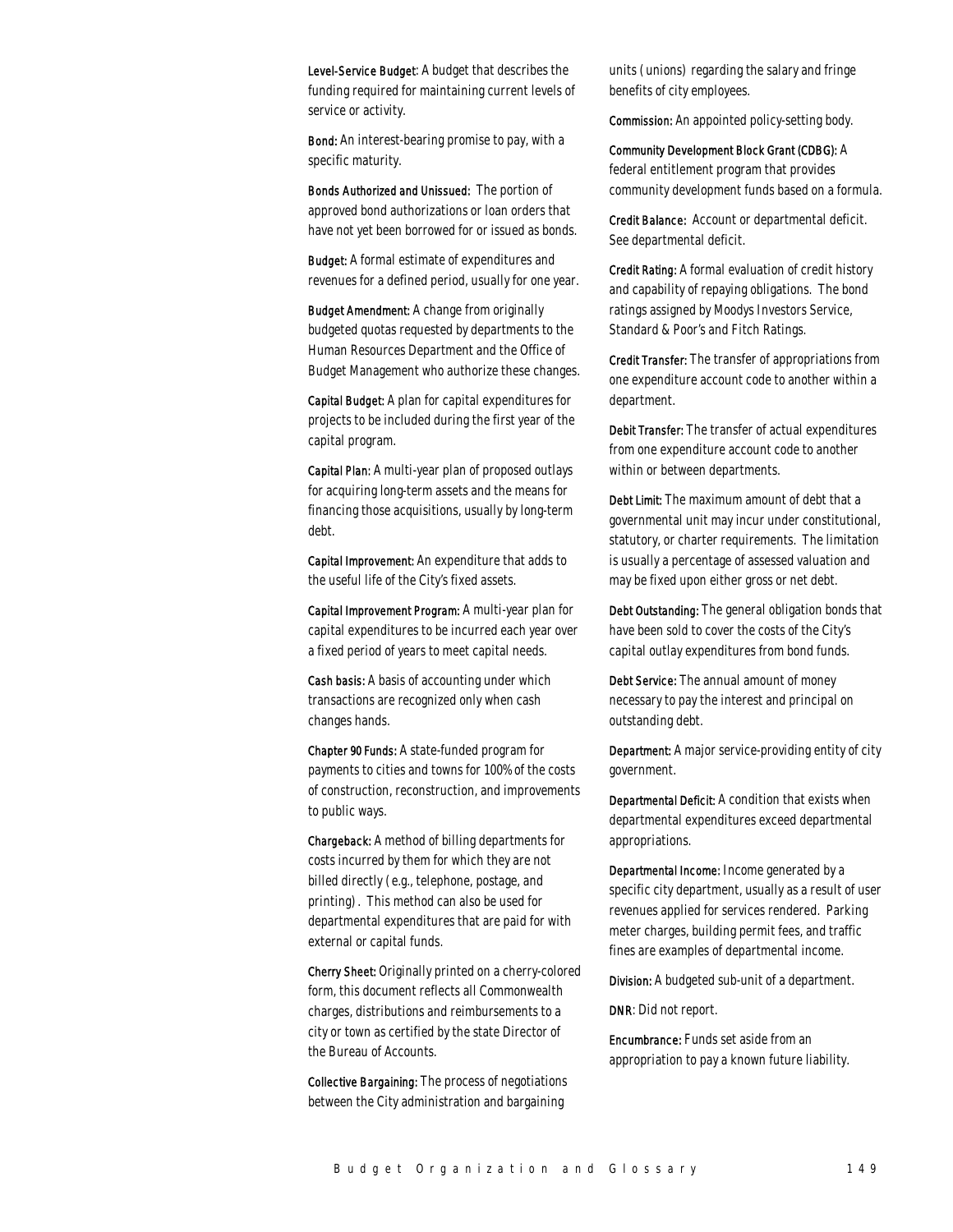Excise: A tax applying to a specific industry or good. The jet fuel tax and the hotel/motel occupancy tax are examples of excises.

Expenditure Account Code: An expenditure classification according to the type of item purchased or service obtained, for example, emergency employees, communications, food supplies, and automotive equipment.

Expenditure: An actual payment for goods or services received.

External Fund: Money that is not generated from city general fund sources, but is received by an agency, such as grants or trusts.

Fiscal Year: The twelve-month financial period used by the City beginning July 1 and ending June 30 of the following calendar year. The City's fiscal year is numbered according to the year in which it ends.

Fixed Debt: Long-term obligations other than bonds, such as judgments, mortgages, and longterm notes or certificates of indebtedness.

Full Faith and Credit: A pledge of the general taxing powers for the payment of governmental obligations. Bonds carrying such pledges are usually referred to as general obligation or full faith and credit bonds.

Full-time Equivalent Position or FTE: A concept used to group together part-time positions into full-time units.

Fund: An independent fiscal and accounting entity with a self-balancing set of accounts recording cash and/or other resources with all related liabilities, obligations, reserves, and equities that are segregated for specific activities or objectives. Among the fund types used by the City are General, Special Revenue, Capital Projects, Trust, and Enterprise.

GAAP: Generally Accepted Accounting Principles. The basic principles of accounting and reporting applicable to state and local governments, including the use of the modified accrual or accrual basis of accounting, as appropriate, for measuring financial position and operating results. These principles must be observed to provide a basis of comparison for governmental units.

General Fund: The fund into which the general (non-earmarked) revenues of the municipality are deposited and from which money is appropriated to pay the general expenses of the municipality.

General Obligation (G.O.) Bonds: Bonds for whose payment, the full faith and credit of the issuer has been pledged. More commonly, but not necessarily, general obligation bonds are payable from property taxes and other general revenues.

Goal: A statement, in general terms, of a desired condition, state of affairs or situation. Goals are long-term and not usually directly measurable without objectives. By establishing goals, departments can define their missions and the methods for achieving those goals.

Grant Year: The grant accounting period designated by the requirements of a specific grant.

Headcount: The actual number of full-time or fulltime equivalent employees in a department at any given time.

Interest: Compensation paid or to be paid for the use of money, including interest payable at periodic intervals or discount at the time a loan is made.

Interest Rate: The interest payable, expressed as a percentage of the principal available for use during a specified period of time.

Line item: See Expenditure Account Code.

Massachusetts Water Pollution Abatement Trust (MWPAT): A statewide revolving fund that commenced operations in 1990 to address necessary environmental actions outlined in the Federal Clean Water Act.

Mayoral Reallocation: A transfer of appropriations of up to \$3 million that may be authorized by the Mayor until April 15 in a given fiscal year to relieve departmental deficits or address unanticipated financial problems.

Mission: A general overview of the purposes and major activities of a department or program.

Modified Accrual Basis: The accrual basis of accounting adapted to the governmental fund type, wherein only current assets and current liabilities are generally reported on fund balance sheets and the fund operating statements present financial flow information (revenues and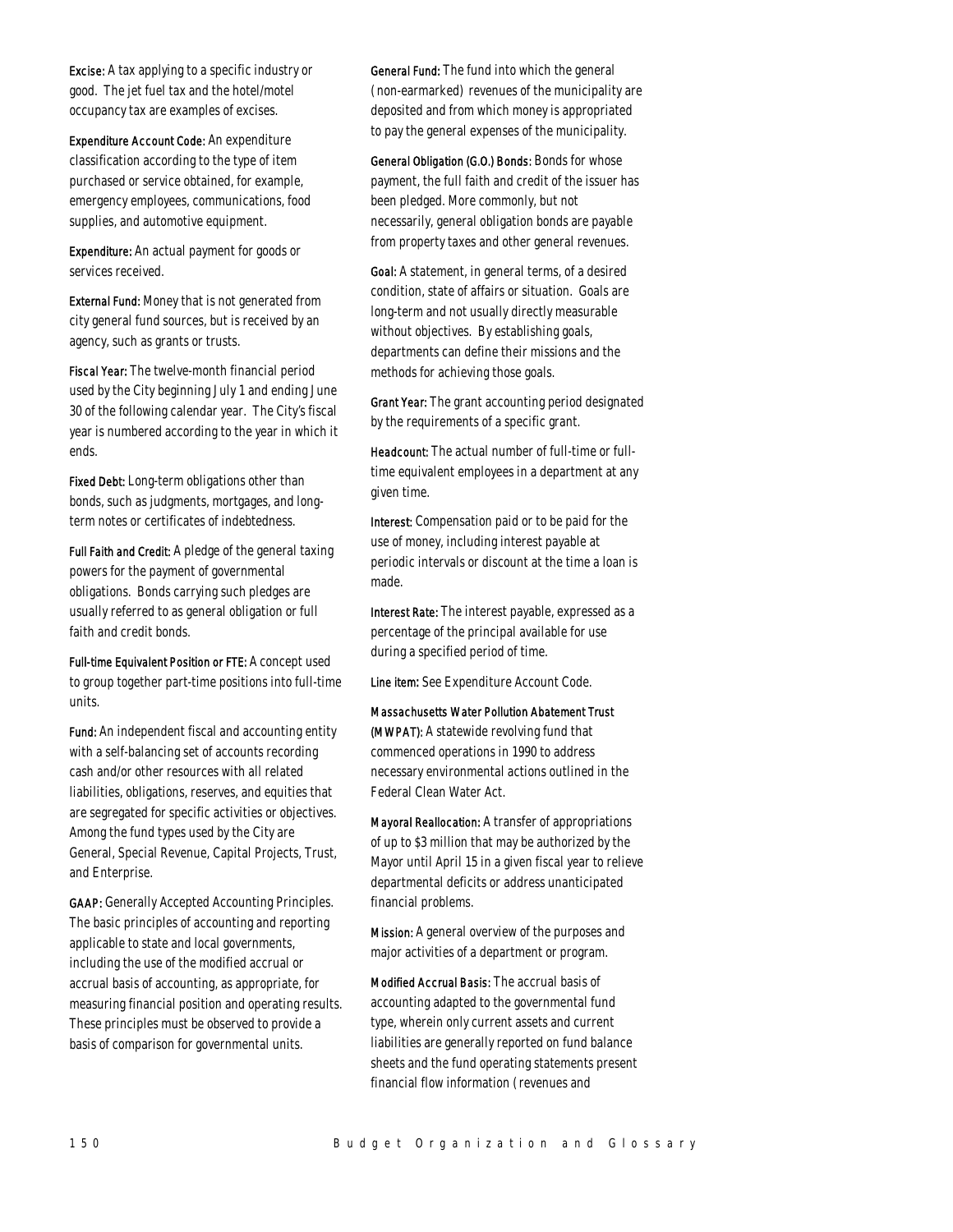expenditures). Revenues are recognized when they become both measurable and available to finance expenditures of the current period. Expenditures are recognized when the related fund liability is incurred except for a few specific exceptions. All governmental funds and expendable trust funds are accounted for using the modified accrual basis of accounting.

Official Statement: The municipal equivalent of a bond prospectus.

Operating Budget: A legally adopted plan for anticipated expenditures for personnel, contractual services, supplies, current charges, and equipment in one fiscal year.

Payments-In-Lieu-of-Taxes: Income to replace the loss of tax revenue resulting from property exempted from taxation.

Performance Measure: An indicator of progress toward a strategy. Measures can be defined for identifying output, work or service quality, efficiency, effectiveness, and productivity.

Principal: The face amount of a bond, exclusive of accrued interest.

Program: An organized group of activities and the resources to execute them.

Program Evaluation: The process of comparing actual service levels achieved with promised levels of service with the purpose of improving the way a program operates.

Proposition 2 1/2: A statewide ballot initiative limiting the property tax levy in cities and towns in the Commonwealth to 2 1/2 percent of the full and fair cash valuation of the taxable real and personal property in that city or town. The statute also places an annual growth cap of 2 1/2 percent on the increase in the property tax levy.

Quota: The planned number of positions that can be filled by a department, subject to the availability of funds. The quota can refer either to specific titles or to the number of personnel in the entire department. The quota of positions may change by means of a budget amendment. The actual number of personnel working in a department at any given time may differ from the quota.

Reimbursement Grant: A federal or state grant that is paid to the City once a project is completed and inspected for conformance to the grant contract.

The City must provide the full funding for the project until the reimbursement is received.

Reserve Fund: An appropriation for contingencies.

Revenue: Income received by the City.

Salary Savings: For budget purposes, savings that accrue due to employee turnover or unfilled budgeted positions in a department.

Special Appropriation: An authorization to expend funds for a specific project not encompassed by normal operating categories.

Special Revenue Fund: Used to account for the proceeds of specific revenue sources (other than special assessments, expendable trusts, or sources for major capital projects) that are legally restricted to expenditures for specific purposes. A special revenue fund is accounted for in the same manner as a General Fund.

STAT: Statutory accounting and reporting adopted by a legislative body of a governmental entity. The method of recording and reporting actual expenditures and revenues within a plan of financial operations that establishes a basis for the control and evaluation of activities financed through the General Fund. When the budget basis and basis of accounting are different, a governmental unit usually maintains its records on a budget basis.

State Distributions: All City revenue flowing from the state. Major categories include educational distributions and reimbursements, direct education expenditures, general government reimbursements, and other distributions.

Supplementary/Supplemental Appropriation: An appropriation that is submitted to the City Council after the operating budget has been approved. Such appropriations must specify a revenue source.

Tax Exempt Bonds: Bonds exempt from federal income, state income, or state or local personal property taxes.

TBR: To be reported.

Third Party Payment: Medical payments, usually from an insurance carrier to a health care provider on behalf of an injured or infirm party.

Trust Funds: Funds held by the City in a fiduciary role, to be expended for the purposes specified by the donor.